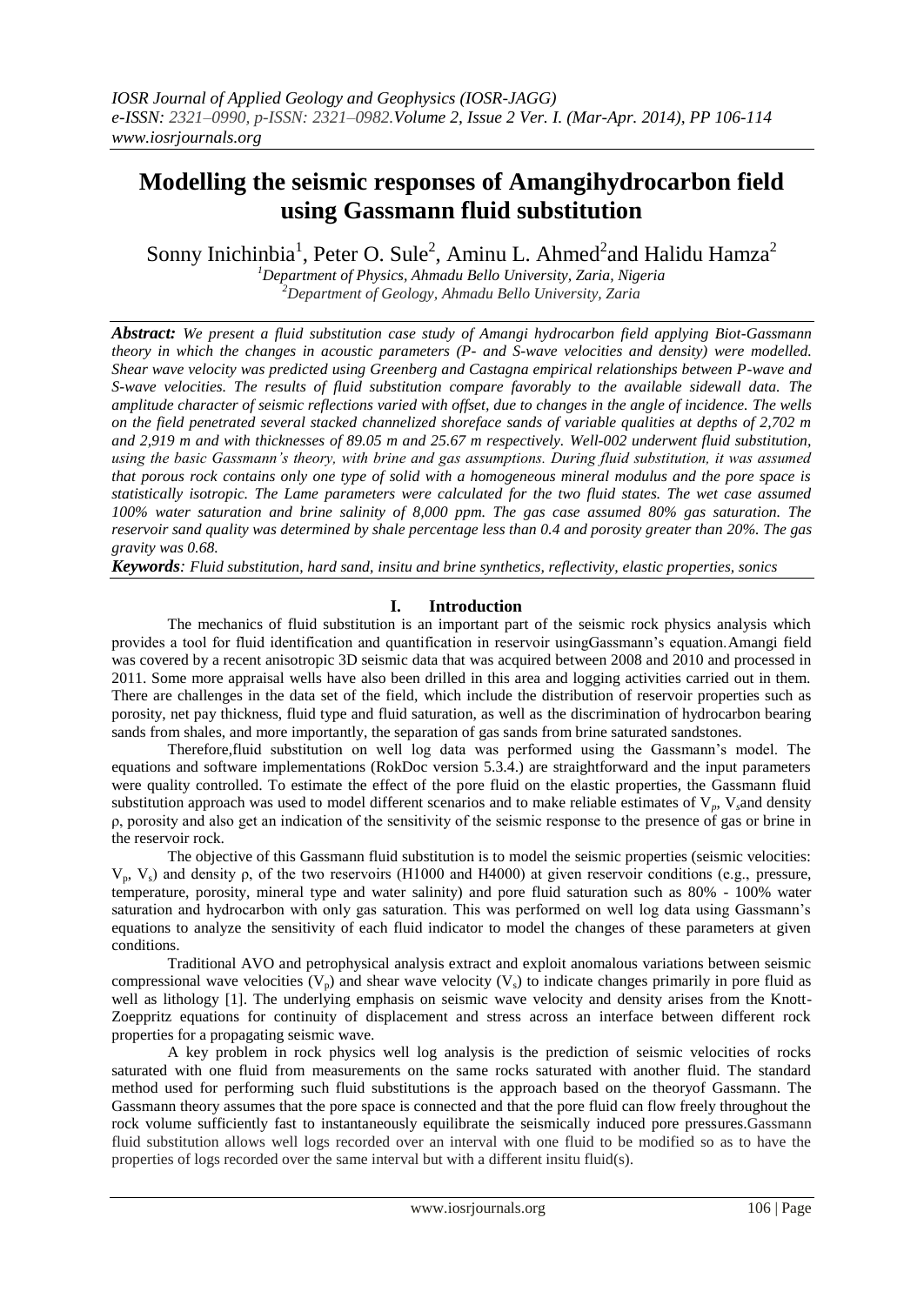Fluid substitutions are an important part of any seismic attribute study, as they provide the interpreter with a valuable tool for modelling various fluid scenarios which might explain an observed AVO anomaly.Modelling the effect of fluid saturation in reservoir rocks is essential for hydrocarbon reservoir characterization. Fluid substitution is the process by which new acoustic parameters (i.e., moduli, densities, and velocities) are theoretically calculated when the pore fluids are changed from a known saturation to a new saturation. Such a need arises during seismic modelling and AVO analysis. The equations generally used are those from Gassmann and Biot. The combined formulation is the Biot-Gassmann theory[2].

Gassmann fluid substitution is an essential tool of an amplitude analysis workbench. The AVO effect represents a potentially powerful tool to discriminate between brine and hydrocarbon saturated reservoirs. Brine filled reservoirs often show variations in amplitude with offset that are different from those of hydrocarbon filled reservoirs. However, it means going back to the prestack domain. Studying the prestack differences in detail can indicate the causes of near and far offset amplitude variability. The seismic signature from a gas sand is different from the brine filled response when the same reservoir is observed under similar conditions. In such a situation, the encasing geology is probably the same and has little influence on the observed anomalous amplitude behaviour. A distinct change in zero offset reflectivity is probably the most remarkable phenomenon. Changes in amplitude with offset can occur in hydrocarbon as well as brine bearing reservoirs; in that case the intercept might contain the vitalpore fill information[3].

#### **II. Field location and geology**

Amangi Field measures about 12 km x 5 km and is located 70 km northwest of Port Harcourt within the northeastern corner of licence OML 21and extends into the adjacent licence OML 53 as shown in Fig. 1. The Field is in the Greater Ughellidepobelt of the Niger Delta, which is in the Gulf of Guinea on the west coast of Central Africa. Niger Delta is in the southern part of Nigeria between latitudes 4*°* N and 6*°* N and longitudes 3*°*  E and 9*°* E. It is bounded in the south by the Gulf of Guinea and in the north by older (Cretaceous) tectonic elements which include the Anambra Basin, the Abakaliki uplift, and the Afikpo syncline. ).



**Figure 1. Map of the Niger Delta of Nigeria showing the location of the area of study.**

It is bounded to the north and south by large listric normal faults associated with gravity collapse in the Delta. The Tertiary age siliciclastic deposits forming the Niger Delta are attributed to three different lithostratigraphic formations: the Akata Formation, the Agbada Formation, and the Benin Formation. The Agbada Formation (Paralic Cycles) makes up the majority of the oil and gas reservoirs of the Niger Delta including Amangi field, and comprises alternating sandstone/shale bedsets interpreted to represent the delta front, distributary channels and the deltaic plain. The upper part has higher sandstone content than the lower part, demonstrating the progressive seaward advance of the Niger delta through geological time.

#### **III. Well log data**

The location of the wells in the field is displayed in Fig. 2. A total of four wells are sited in OML 21 while only two wells are sited in OML 53.Extensive logging dataset were acquired and displayed in Table 1.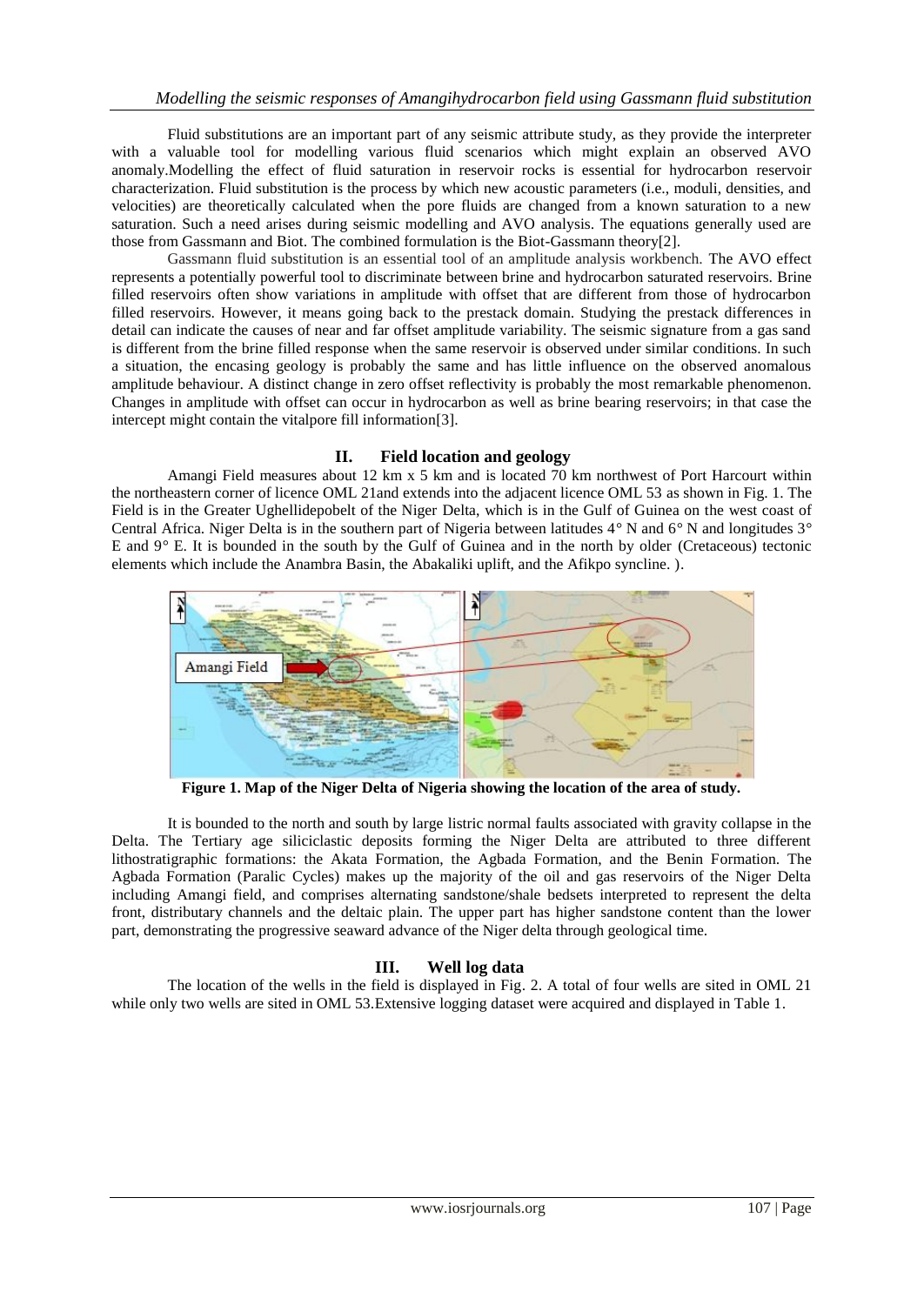

**Figure 2.OML map of the study area showing the locations of the wells used in this study. Four out of a total of six wells are located in OML 21 whereas the rest two wells are sited in OML 53.**

| Table 1. Some wells in Amangi Field showing suite of logs in each well. Only well-002 has a complete suite |
|------------------------------------------------------------------------------------------------------------|
| of good quality logs in the area, needed for this work.                                                    |

| <b>Well</b>  | GR<br>(API) | CALL.<br>(inches) | <b>RESIS.</b><br>$(\Omega$ m) | DEN.<br>$\sqrt{\rm g/cm^3}$ | <b>SONIC</b><br>$(\mu s/ft)$ | PRES.<br>(psi) | <b>FIT</b> | Checkshot(ms)  |
|--------------|-------------|-------------------|-------------------------------|-----------------------------|------------------------------|----------------|------------|----------------|
| Well-<br>001 | <b>YES</b>  | <b>YES</b>        | <b>YES</b>                    | <b>NO</b>                   | <b>YES</b>                   | <b>NO</b>      | NO.        | <b>YES</b>     |
| Well-<br>002 | <b>YES</b>  | <b>YES</b>        | <b>YES</b>                    | <b>YES</b>                  | <b>YES</b>                   | <b>YES</b>     | <b>YES</b> | <b>YES</b>     |
| Well-<br>003 | <b>YES</b>  | <b>YES</b>        | <b>YES</b>                    | <b>YES</b>                  | <b>YES</b>                   | <b>YES</b>     | <b>NO</b>  | N <sub>O</sub> |
| Well-<br>004 | <b>YES</b>  | <b>YES</b>        | <b>YES</b>                    | <b>YES</b>                  | <b>YES</b>                   | NO             | <b>NO</b>  | N <sub>O</sub> |
| Well-<br>005 | <b>YES</b>  | <b>YES</b>        | <b>YES</b>                    | <b>YES</b>                  | <b>YES</b>                   | NO             | <b>NO</b>  | <b>NO</b>      |

From the table well**-**002 was identified with a complete suite of good quality logs that sampled all or most of the logging types and lithologies and some of its logs are further displayed in Fig. 3. The sonic data were calibrated with the checkshot data. The lithology classification is shown in track 7 in which sand is yellow and shale is green. Compressional and shear sonic logs in (tracks 3 and 4) and density log is intrack 14. Resistivity and porosity curves are in tracks 6 and 11, respectively. The gamma ray, calliper, neutron, neutrondensity,  $V_p$ , and  $V_s$  curves are in tracks 2, 5, 8, 9, 10, 12 and 13 respectively. The measured depth and the two way travel time are recorded in track 1. The numbering of the tracks is done from left to right. The calliper log shows stable borehole conditions.

In sand dominant sections, borehole quality is relatively good. The hydrocarbon sand sections have distinct log motifs and properties as compared to the underlying and overlying shale. The thick gas reservoirs are characterized by higher resistivities and neutron**-**density crossover. The reservoir sands are recognized by their very low gamma ray, low density, low sonic, very high resistivity, and high neutron**-**porosity. The sands are siliciclastic, finegrained, soft to moderately hard, showing fining upward motifs and sometimes blocky, coarseningupward motifs. Sandstone layers are separated by shale. Sidewall samples, checkshot and vertical seismic profiling (VSP) data were available for this study.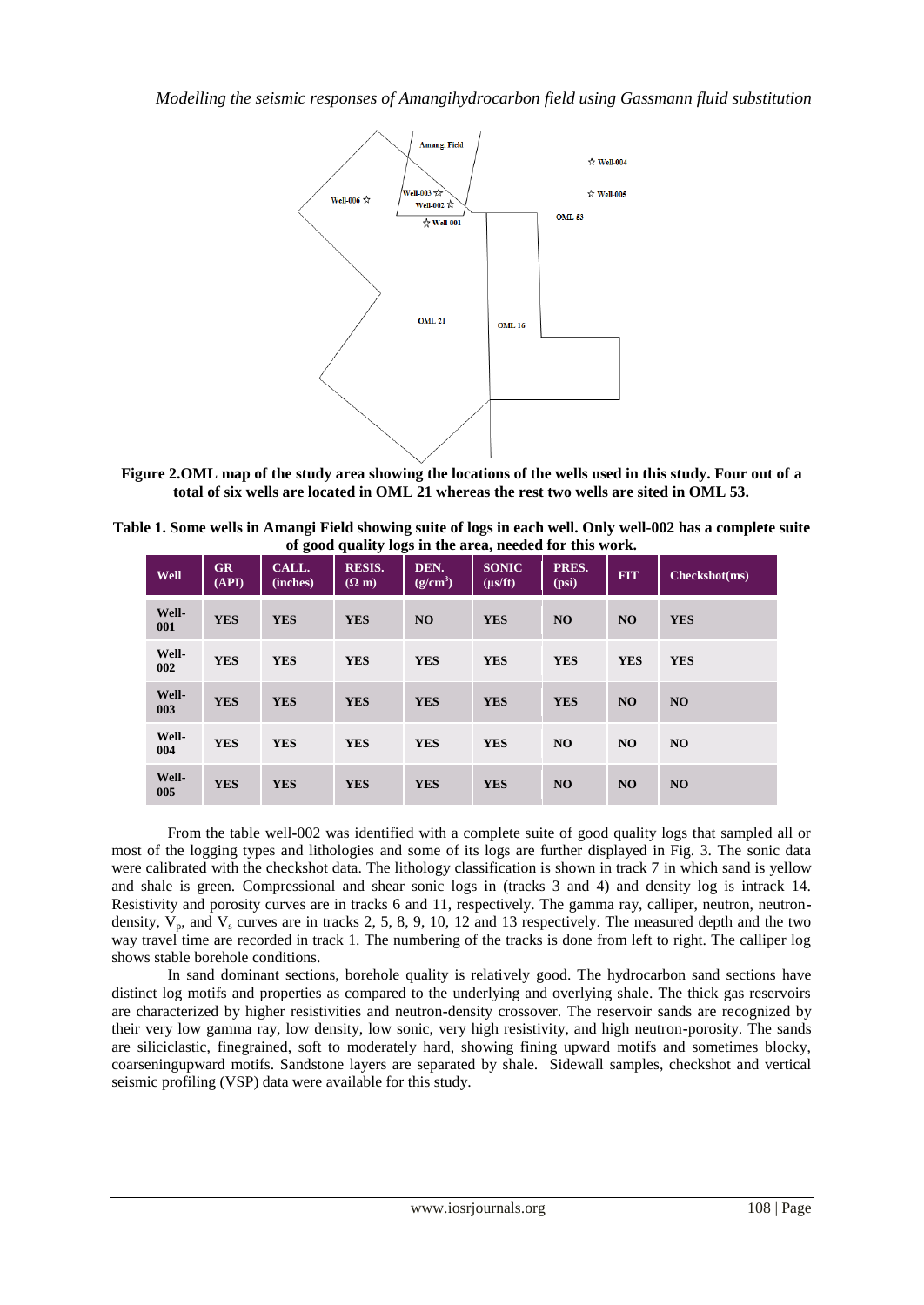

**Figure 3.Typical log signatures of shales/sands section in the area of study as seen in well-002. Gamma ray, sonic, caliper, resistivity, volume shale, neutron, porosity, water saturation, Vp, V<sup>s</sup> and density logs from well-002 used in this study. The thick gas reservoirs are characterized by higher resistivities and neutron-density crossover.**

## **IV. Sequence stratigraphy and regional correlation of Amangi Field**

Amangi field sediments comprise a series of sand and shale successions that have beendeposited during different relative sea level changes. These sediments have characteristiccoarsening upward, fining upward, blocky and serrated gamma ray/self potential log profiles. Some sands are deposited within the thick shale package and are dominated by incised progradingshoreface deposits. Some sections of thesand are thicker and comprised of more stacked channel sand deposits with some estuarine influences and tidal channel deposits. Below both sands there is another thick shale package.A subregional correlation was made between some of the wells in the study area and is displayed in Fig. 4. The H1000 sands of well-002 maintain a similar log profile to other wells which are located 7 km south of the field. Sands and shales thicken to the north (well-001 to well-006)due to synsedimentary activity on the growth fault at the north of the field. Sediment influxis from the north to the southern part of the field.



**Figure 4.Panel showing a subregional correlation of wells in the area of study**

## **V. Methodology**

A key step in our interpretation of AVO first entailed modelling the expected responses for the various lithologies and fluids that produce amplitude anomalies. To do this we utilized a well (well-002) that penetrated a known seismic anomaly and where a dipole sonic had been run, yielding both P-wave and S-wave data. After conducting the AVO analysis for the actual well data, we then removed and substituted insitu fluids and modelled the results.

The common-mid-point (CMP) gather after flattening illustrated the variation for different traces.It was ensured that the data on the individual CMP gathers come from a consistent subsurface location. This was achieved by migration of the input data set and careful data preconditioning.The synthetics were calculated along a normal incidenceand zero offset trajectory andthe hydrocarbon saturation was set at 80%. The seismic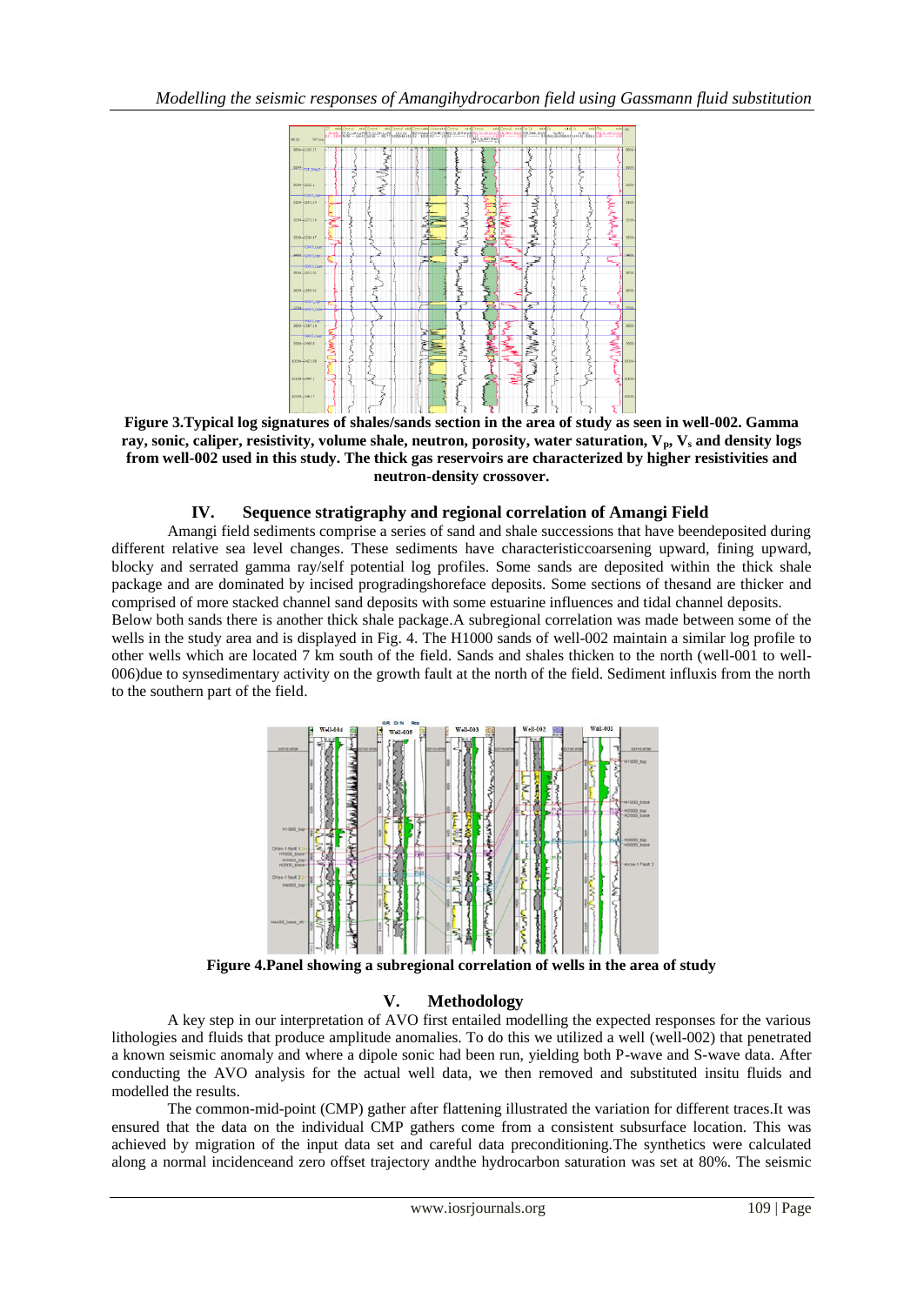velocities of an isotropic rock material can be estimated using known rock moduli K and density ρ. P- and Swave velocities in isotropic media are estimated below:

$$
V_p = \sqrt{\frac{K + \frac{4}{3}\mu}{\rho}}
$$
\n
$$
V_s = \sqrt{\frac{\mu}{\rho}}
$$
\n(1)

Respectively, where  $V_p$  and  $V_s$  are the P-wave and S-wave velocities, K and  $\mu$  are the bulk and shear moduli, and  $\rho$  is the mass density. The Gassmann's equations relate the bulk modulus of a rock to its pore, frame and fluid properties. The bulk modulus of a saturated rock is given by the low frequency Gassmann theory:

$$
K_{sat} = K_{dry} + \frac{\left(1 - \frac{K_{dry}}{K_{matrix}}\right)^2}{\frac{\phi}{K_{fluid}} + \frac{1 - \phi}{K_{matrix}} - \frac{K_{dry}}{K_{matrix}^2}}
$$
 (3)

where K*sat*, K*dry*, K*matrix* and K*fluid* are the bulk moduli of the saturated rock, porous rock frame (dry or drained of any pore filling fluid), mineral matrix and pore fluid respectively, and ϕ is porosity (as fraction). In the Gassmann formulation shear modulus is independent of the pore fluid and held constant during the fluid substitution. Bulk modulus (K*sat*) and shear modulus (μ) at in-situ or initial condition was estimated from the wireline log data (seismic velocities and density) by rewriting the P- and S- wave velocities equations in isotropic media. Thus:

 2 2 3 4 *Ksat V<sup>p</sup> V<sup>s</sup>* ………………………………………………………..….…………… (4) <sup>2</sup> *<sup>s</sup>* …………………………………………………………...…………………............. (5)

where V<sub>p</sub>and V<sub>s</sub>are the P- and S- wave velocities, K and  $\mu$  are the bulk and shear moduli and  $\rho$  is the matrix density [4].

To estimate the saturated bulk modulus (6), at a given reservoir condition and fluid type we estimated dry or frame bulk modulus, matrix and pore fluid as follows:

$$
K_{\text{dry}} = K_{\text{sat}} \frac{\left(\frac{\phi K_{\text{matrix}}}{K_{\text{fluid}}} + 1 - \phi\right) - K_{\text{matrix}}}{\frac{\phi K_{\text{matrix}}}{K_{\text{fluid}}} + \frac{K_{\text{sat}}}{K_{\text{matrix}}} - 1 - \phi} \tag{6}
$$

Where the symbols retained their usual meanings as stated in  $(3)$ . Then with known K<sub>dry</sub>, we can estimate  $V_p$  and  $V_s$  when the pore fluid changes and various hydrocarbon indicators can be estimated [5].

To calculate the bulk modulus of mineral matrix, we need to know the mineral composition of rock from the laboratory examination of core samples. But in the absence of core data, as was the case of this research work, lithology was assumed to be a composition of quartz and clay minerals. The clay percentage was derived from the volume shale (V*sh*) curve derived from the gamma ray log. Typically, shale contains about 70% clay 30% of other minerals -mostly quartz. Having determined the abundances, K*matrix*was calculated by the application of Voigt-Reuss-Hill averaging of the mineral constituents. Inputs were V*sh*, bulk modulus of clay  $K_{clay}$  and bulk modulus of quartz  $K_{quartz}$ . But  $V_{quartz} = 1 - V_{clay}$  and  $V_{clay} = 70\%$   $V_{sh}$ (assumption). Where  $V_{clay}$ means volume of clay and V*quartz* means volume of quartz.Similarly, density of the mineral matrix ρ*matrix*. Bulk modulus and density of gas in a reservoir depend on the pressure, temperature and the type of gas [4].

The mechanics of fluid substitution on the density, compressional and shear logs is simple. For the density log, fluid substitution can be written as:

$$
\rho_{b2} = \rho_{b1} - (\phi \rho_{f1} - \phi \rho_{f2}) \quad \dots \quad \dots \quad \dots \quad \dots \quad \dots \quad \dots \quad (7)
$$

Where  $\rho_b$ *is* the initial rock bulk density,  $\rho_{b2}$ is the bulk rock density after fluid substitution,  $\rho_f$ *is* the initial fluid density,  $\rho_{12}$  is the density of the substituting fluid and  $\phi$  is the porosity. The substituted rock density  $\rho_{b2}$  is simply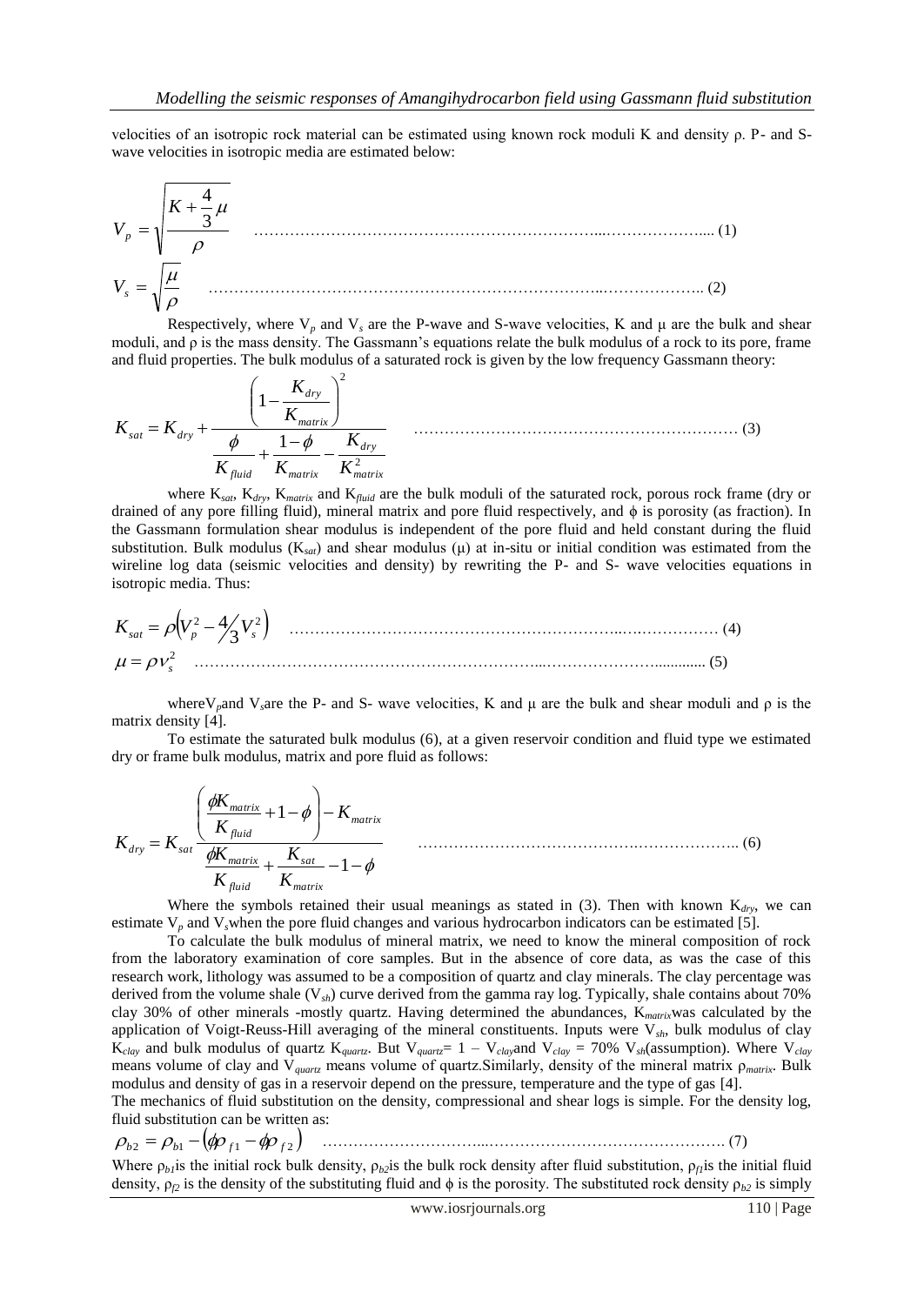the fractional difference attributable to the fluid change in the pore space. This equation describes the relationship between the fluid density, porosity, grain density of the rock matrix, and the rock bulk density and is also easily rewritten and solved for porosity [6].

Given the fact that in Gassmann's model the shear modulus is independent of the pore fill, the substituted V*s*depends only on the change in density:

$$
V_{s2} = \sqrt{\frac{\mu}{\rho_{b2}}} \tag{8}
$$

This means that substitution of hydrocarbon for water/brine will result in a lowering of bulk density and an increase in V*<sup>s</sup>* .

Calculating the fluid substitution effect on the compressional wave velocity  $V_p$ , as measured by the sonic log, is not so straightforward because it depends not only on the substituted density and the shear modulus, but also on the saturated bulk modulus K*sat*:

$$
V_{p2} = \sqrt{\frac{K_{sat2} + \frac{4}{3}\mu}{\rho_{b2}}}
$$
 (9)

In turn the bulk modulus of the new rock requires knowledge of the mineral modulus  $K_c$ , the fluid modulus  $K_f$ and the pore space stiffness K*ϕ*:

$$
K_{sat2} = \frac{1}{\frac{1}{K_0} + \frac{\phi}{K_0 + \frac{K_0 K_{f2}}{K_0 - K_{f2}}}}
$$
 (10)  

$$
K_{\phi} = \frac{\phi}{\frac{1}{K_{sat}} - \frac{1}{K_0} - \frac{1}{K_{f1}} - \frac{1}{K_0}}
$$
 (11)

The pore space stiffness K*ϕ*is related to porosity, mineral modulus and the dry rock bulk modulus K*d*by:

$$
K_{\phi} = \frac{\phi}{\frac{1}{K_d} - \frac{1}{K_0}}
$$
 (12)

Having these various parameter relationships, two particular effects are important in determining the magnitude of the fluid substitution effect on the velocity log. These relate to the role of pore stiffness and the effect of gas saturation.

The second important aspect of fluid substitution is the effect of gas saturation. Generating a value for the fluid bulk modulus to input into Gassmann requires that the bulk modulus of water/brine  $K_w$  and hydrocarbon K*h*are mixed according to the water saturation S*<sup>w</sup>* in the pore space. For seismic applications the fluid bulk modulus is usually calculated using the Reuss average:

……………………….………………………………………….…………………...

$$
\frac{1}{K_f} = \frac{S_w}{K_w} + \frac{1 - S_w}{K_h}
$$
 ....  
(13)

Using this mixing law for substituting gas into a rock often leads to the type of  $S_w - V_p$  relationship that shows that a small amount of gas has a large effect on the rock bulk modulus, producing a dramatic decrease in V*p*. With increasing gas the significant change is in the density rather than the bulk modulus, such that following (9), V*<sup>p</sup>* increases with increasing gas saturation [5]. Thus,the importance of the influence of reservoir fluids on the elasticity of rocks has long been recognized and used by well logging specialists in formation evaluation work.

Fig.5 illustrates changes in seismic response when the gas saturated reservoirs were replaced by brine. The synthetics were calculated along a normal incidence and zero offset trajectory. The gas saturation was set at 80%. The brine case shows brightening of the reflection with respect to the gas filled scenario because the H1000 sand has higher P-impedance than the encasing shales and is hard sand displaying increased amplitude and reversal of phase at the top of the reservoir sands. Both the H1000 and H400 reservoirs showed this increased contrast tendency, because both sands have higher P-impedance than the encasing shales. There is a decrease in  $V_p$ ,  $V_s$  and density indicating the presence of gas and porosity of the reservoir.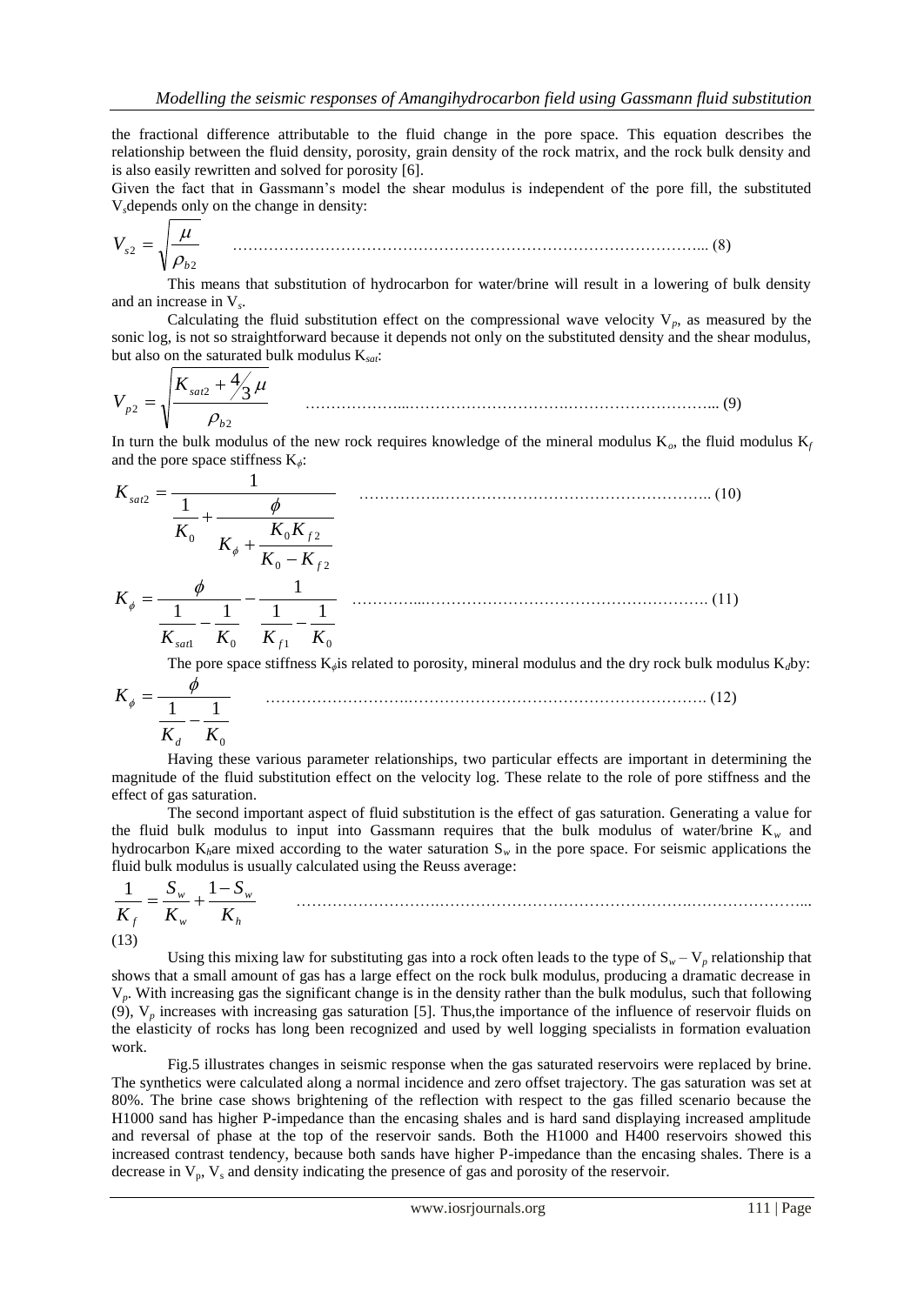In Fig.5, sets of well logs were produced representing the gas and brine cases. A model, based on these logs, was produced at seismic resolution, from the surface to the base of the logs. The models were ray traced in order to understand the angle of incidence / offset relationship at each interface. Finally a modified form of the Zoeppritz equations given by Aki and Richards was used to calculate the reflection coefficients at the interfaces/offset locations. These "spike" gathers were then convolved with a wavelet to produce synthetic gathers at normal incidence, one for the insitu (gas) case, the other for the brine case.

Firstly, we decided to demonstrate the effect of the fluid substitution on the seismic response using the near offset because of the fact that if the gas were replaced by brine in the same reservoir units, the main change would occur in the zero offset R(0) reflectivity, while the amplitude gradient is not necessarily affected as much. The change in zero offset reflectivity R(0), or intercept, is the most diagnostic feature. The fluid substitution effect on the seismic response is illustrated on the two reservoirs H1000 and H4000. We observe that not only the top of the reservoirs' reflections changes but also the reflections below the reservoirs. The top of the reservoir H1000 corresponds to a trough on the synthetic trace while that of H4000 corresponds to a peak. The reservoir sands have equal P-impedance as the overlying shales.

Fig. 5 illustrates changes in seismic response when the gas saturated reservoirs were replaced by brine. The synthetics are calculated along a normal incidence and zero offset trajectory. The gas saturation is set at 80%. The brine case shows brightening of the reflection with respect to the gas filled scenario because the H1000 sand has higher P-impedance than the encasing shales and is "hard" sand displaying increased amplitude and reversal of phase at the top of the reservoir sands. Both the H1000 and H4000 reservoirs showed this increased contrast tendency, because both sands have higher P-impedance than the encasing shales. There is a decrease in V*p*, and density indicating the presence of gas and increased porosity of the reservoir.

Fluid substitution to brine makes H1000 sand harder than insitu condition as we can observe from the trough amplitudes of the brine synthetics. The magnitudes of the trough amplitudes of the brine synthetics at the top of the H1000 sand are larger than the amplitudes of the insitu synthetics on the same horizon. Fluid substitution to brine makes H4000 sand softer than insitu syntheticsas displayed by the peak amplitudes of the top of the H4000 sand. The magnitudes of thepeak amplitudes of the brine synthetics of the top of the H4000 sand are smaller than the magnitudes of the peak amplitudes of the insitu synthetics of the top of the H4000.



**Figure5.Gassmann's fluid substitution and synthetics generation at normal incidence, modeling seismic responses at the reservoirs tops. Fluid substitution to brine makes H1000 harder than insitu condition and Fluid substitution to brine makes H4000 softer than insitu condition.**

Similarly, Gassmann fluid substitution at oblique angle of incidence modelled the seismic response of the shear wave as shown in Fig.6. The elastic approach takes into account the behaviour of both  $V_{p}$ and  $V_{s}$ . It provides better discrimination of the effects caused by the changes in pore fill, and the AVO behaviour is more accurately modelled. The assumption is made that  $V_p$  is approximately twice  $V_s$  and the higher terms are dropped under the 30° angle of incidence condition. The well logs and the objective (marker zone) are presented in Fig.5 with the insitu properties displayed in green and the fluid replacement logs displayed in blue. Strong increases in  $V_p$ ,  $V_s$  and bulk density are observed in the fluid replacement logs, which are typical for high acoustic impedance bright spots in unconsolidated Tertiary strata.

This section in addition models the  $V_s$  response to fluid substitution to brine. We replaced the insitu gas with brine and the inferred fluid properties are included in Fig.6. Large differences are observed in the density and compressional velocity response between gas and brine, whereas much smaller differences are observed in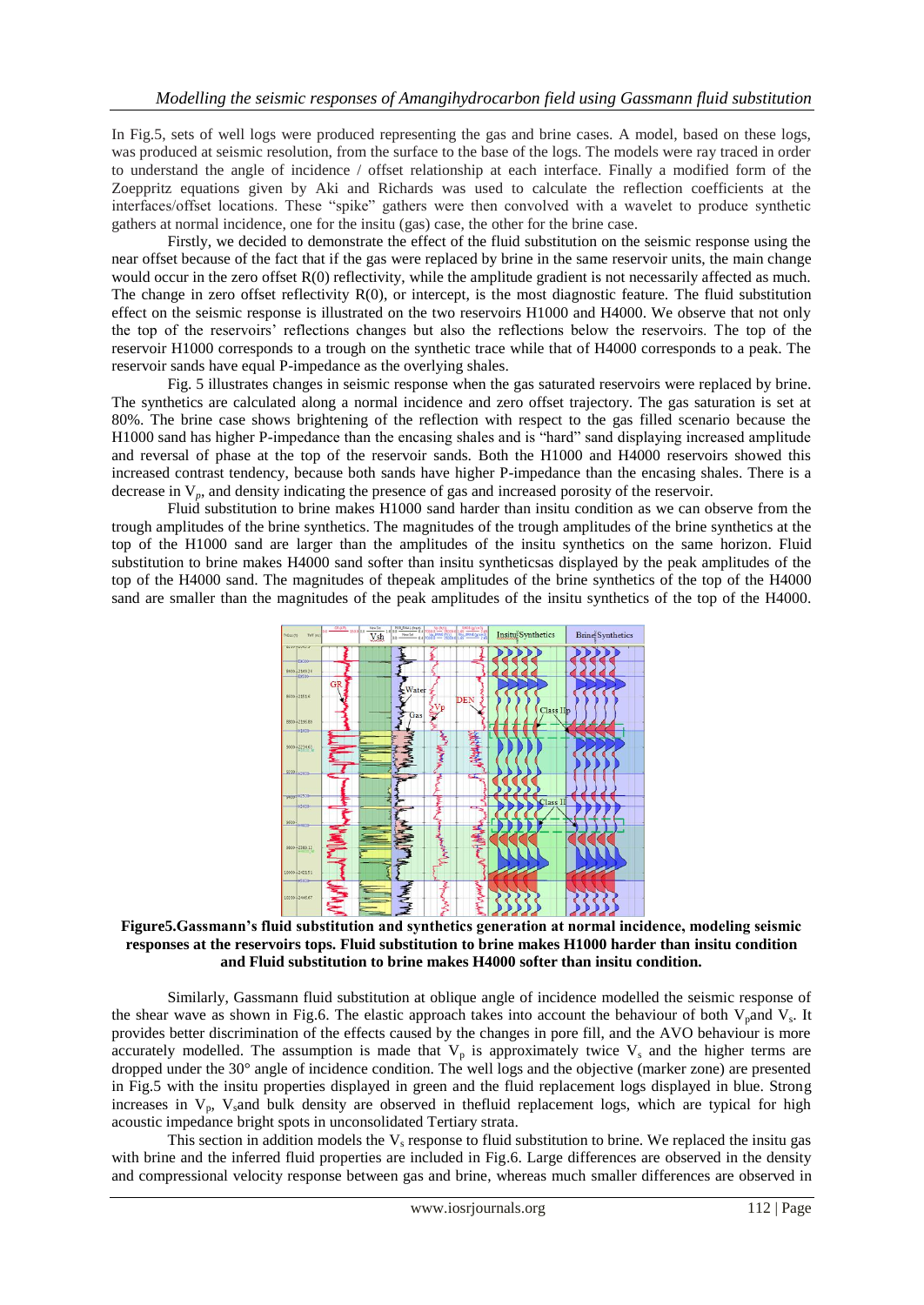shear velocity. There is a decrease in  $V_p$ ,  $V_s$  and density indicating the presence of gas and the porosity of the reservoir. Note, that the  $V_s$  for gas are faster than that for brine.

The essence of AVO analysis lies in the fact that the shear modulusof a rock does not change when the fluid saturant is changed. However, the bulk modulus changes significantly when the fluid saturant is changed. The bulk modulus of a brine saturated rock is greater than that of gas saturated rock brine being significantly stiffer than gas. These elastic constants are linked to seismic velocity, as shown in the above relations and result in the  $V_p$ of a gas saturated rock being significantly less than the  $V_p$ for the same rock if it were brine saturated. The V<sub>s</sub>of a gas saturated rock is slightly higher than V<sub>s</sub>for the same rock if it were brine saturated, thedensity of gas being lower than the density of brine. The  $V_p/V_s$  ratio of gas saturated rock can thus be substantially different from the  $V_p/V_s$  ratio for the same rock if it were brine saturated.

Thus, forward modelling was performed to observe the AVO response of the sands (Figs.5 and 6). At normal incidence, reflectivity is quite low due to the low impedance contrast between the sand and shale. The amplitude at the interface is negative and increases with increasing angle. Therefore, the change in lithology from shale to sand results in an observable variation of the seismic amplitude with offset. Based on these modelling results, it was decided to invert for  $V_p$  and  $V_s$  using the prestack data to generate a  $V_p/V_s$  volume that could distinguish the sands from the shale within the zones of interest.



**Figure 6.Gassmann's fluid substitution and synthetics generation at oblique angle of incidence, modelling seismic responses at the reservoirs intervals.Fluid substitution to brine makes H1000 harder than insitu condition and fluid substitution to brine makes H4000 softer than insitu condition. Fluid substitution was carried out to get an indication of the sensitivity of the seismic response to the presence of gas or water in the reservoir rocks.**

The fluid substitution showed that log values in the gas zonewere actually very close to the Gassmann estimated brine saturatedvalues.Realistic reservoir fluid properties (gas-oil ratio: its a gas reservoir; gas gravity 0.65, gas density 0.808 g/cm<sup>3</sup>, brine density 0.859 g/cm<sup>3</sup>, temperature 210 F, pressure 6050 Psi, salinity 8000ppm for the H1000 reservoir and gas density,  $0.804$  gm/cm<sup>3</sup>, brine density  $0.825$  g/cm<sup>3</sup>, temperature 220 F, pressure 6150 psi, salinity 8000ppm for the H4000 reservoir) were used in the fluid substitutioncalculation using Gassmann's equations. We could see the separation more in density, then in the shear wave and least in the Pwave in line with theory.

Note the introduction of even a small amount of hydrocarbon into a brine filled reservoir results in a large decrease in P-wave velocity, but density and  $V_s$ change only slightly. When a reservoir is fully charged with hydrocarbons, the density drops and the shear velocity increases compared with the brine filled values. Thus, Gassmann's equations provide the seismic interpreter with a powerful framework for evaluating various fluid scenarios which might give rise to an observed seismic anomaly.

Indeed, seismic inversion provides a perception of some of the rock parameters, but the separate contributions of velocity and density are still difficult to substantiate. This knowledge will ultimately result in a better lateral prediction of the reservoir behaviour. It should be kept in mind that most of the time more than one solution exists for a given inversion problem. In view of this, other criteria have to be examined with regard to their usefulness in putting constraints on the number of solutions [3]. Analysis of crossplot clustering and also multiattribute analysisare employed in this study because they are promising techniques in this respect.